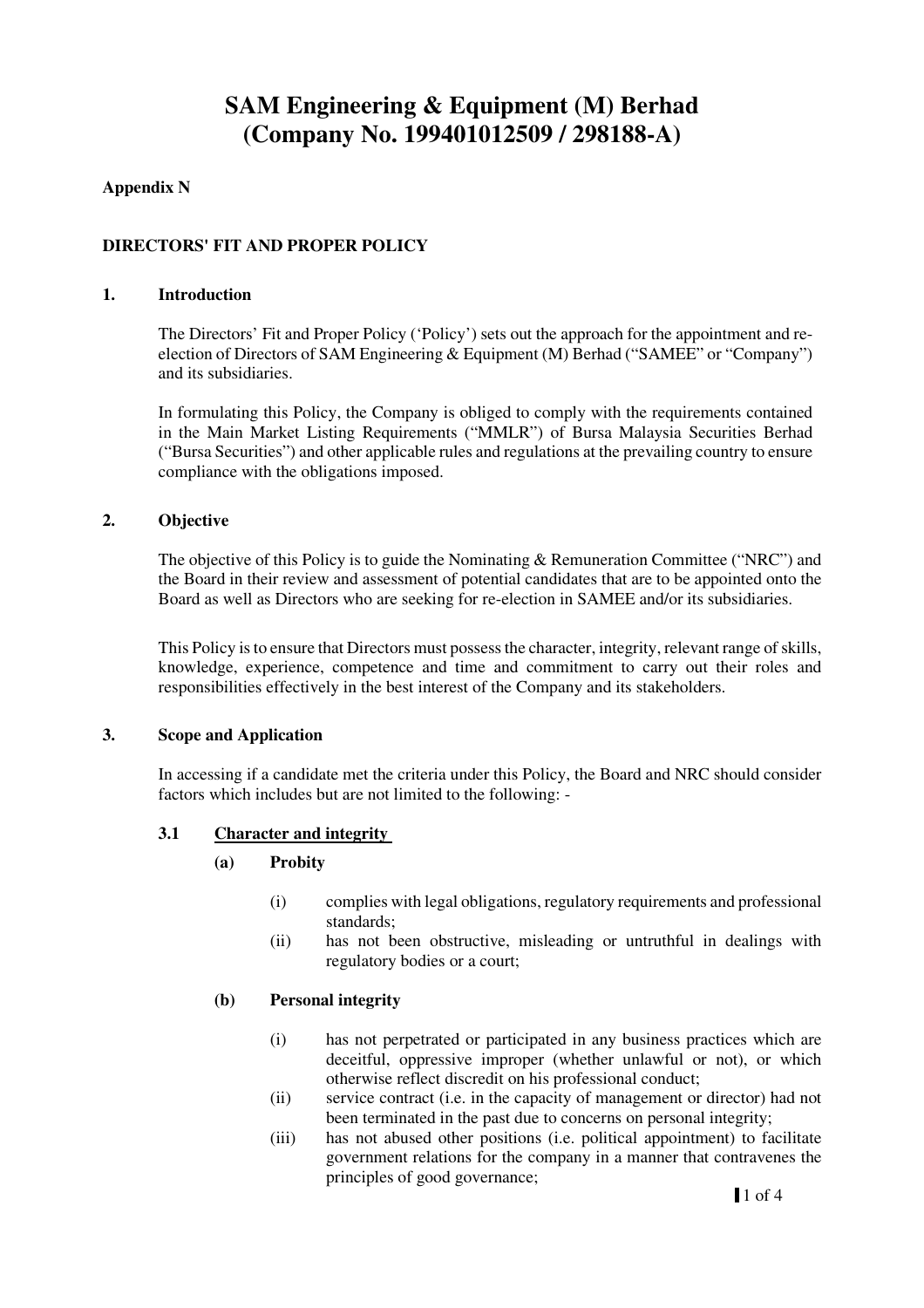## **Appendix N**

(iv) has not been reprimanded or disqualified or removed by a professional or regulatory body in relation to matters in respect to the person's honesty, integrity or business conduct.

# **(c) Financial integrity**

- (i) manages personal debts or financial affairs satisfactorily;
- (ii) demonstrates ability to fulfil personal financial obligations as and when they fall due;
- (iii) has not been subjected to a judgement debt which is unsatisfied, either in whole or in part whether in Malaysia or elsewhere.

## **(d) Reputation**

- (i) is of good repute in the financial and business community;
- (ii) has not been the subject of civil or criminal proceedings or enforcement action, in managing or governing an entity for the past 10 years;
- (iii) has not been substantially involved in the management of a business or company which has failed, where that failure has been occasioned in part by deficiencies in that management.

## **3.2 Experience and competence**

#### **(a) Qualification, training and skills**

- (i) has the appropriate qualification, training, skills, practical experience and commitment to effectively fulfil the role and responsibilities of the position;
- (ii) has a considerable understanding on the business and workings of a corporation;
- (iii) possesses general management skills as well as understanding of corporate governance and sustainability issues;
- (iv) keeps knowledge current based on continuous professional development;
- (v) possesses leadership capabilities and a high level of emotional intelligence.

#### **(b) Relevant experience and expertise**

(i) possesses relevant experience and expertise with due consideration given to past length of service, nature and size of business, responsibilities held, number of subordinates as well as reporting lines and delegated authorities.

#### **(c) Relevant past performance or track record**

- (i) had a career of occupying a high-level position in a comparable organisation, and was accountable for driving or leading the organisation's governance, business performance or operations;
- (ii) possesses commendable performance record as gathered from the results of the board effectiveness evaluation.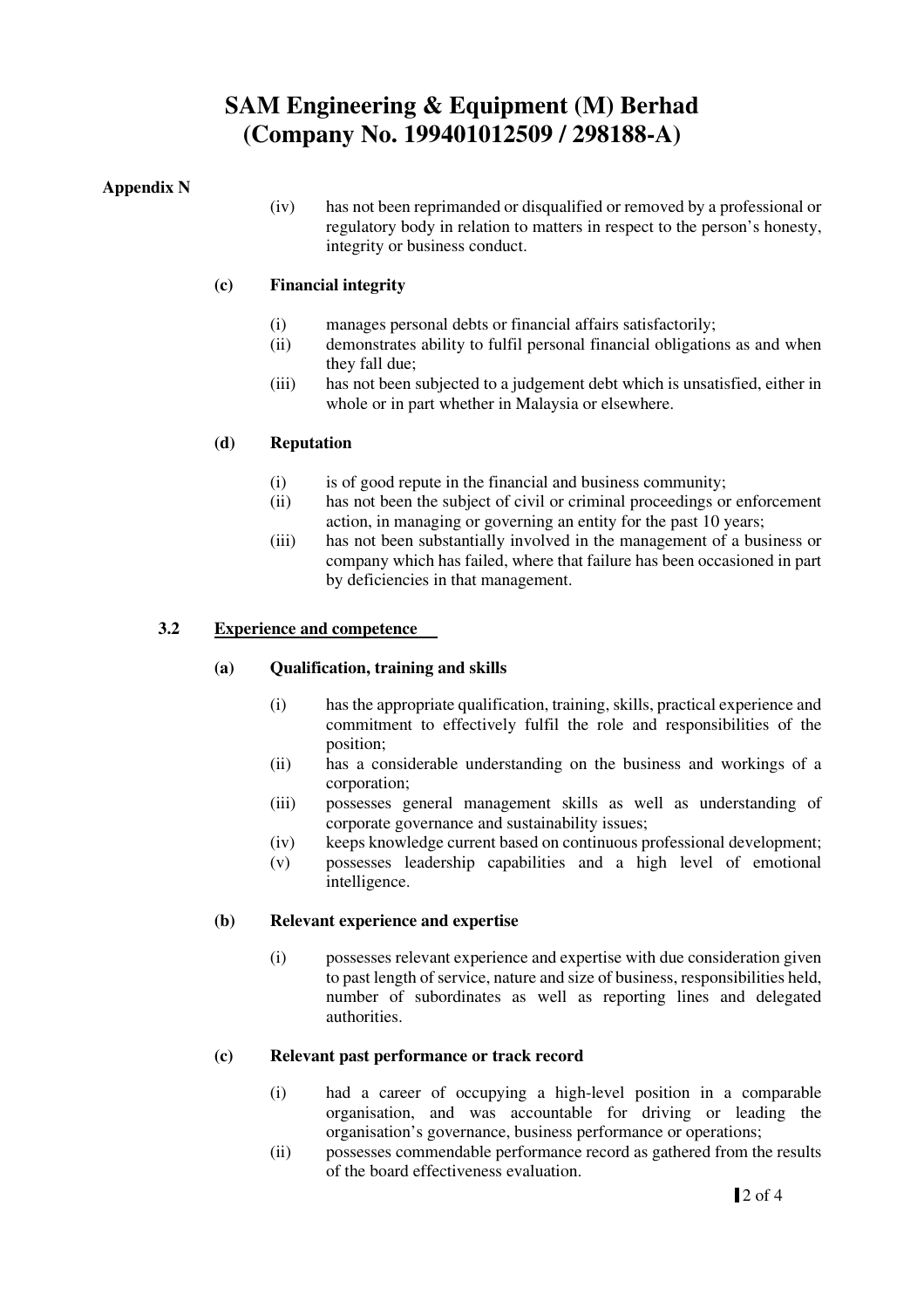# **Appendix N**

# **3.3 Time and commitment**

## **(a) Ability to discharge role having regard to other commitments**

(i) able to devote time as a board member, having factored other outside obligations including concurrent board positions held by the director across listed companies and non-listed companies (including not-forprofit organizations).

## **(b) Participation and contribution in the board or track record**

- (i) demonstrates willingness to participate actively in board activities;
- (ii) demonstrates willingness to devote time and effort to understand the businesses and exemplifies readiness to participate in events outside the boardroom;
- (iii) manifests passion in the vocation of a director;
- (iv) exhibits ability to articulate views independently, objectively and constructively;
- (v) exhibits open mindedness to the views of others and ability to make considered judgment after hearing the views of others.

## **4. Responsibilities of the Board and NRC**

- **4.1** The NRC is responsible for conducting assessment on the fitness and propriety of directors based on the criteria set under Paragraph 3 before recommending to the Board for making decisions on their appointments.
- **4.2** Based on the high-level and baseline considerations outlined in Paragraph 3 above, the Board and NRC may discuss and determine prescriptions and specifications based on its specific circumstances, needs and requirements, such as specification on the minimum years of experience needed that a candidate must have as a director to be considered for an appointment to the board. These considerations should be periodically assessed and reviewed by the Board and NRC to ensure their relevance and alignment with organisation needs and structure.

#### **5. Assessment of fitness and propriety of directors**

- **5.1** The fit and proper assessments on each director within the scope of this Policy shall be conducted by the Company both prior to initial appointments and at regular intervals of at least annually or whenever the Company becomes aware of information that may materially compromise a director's fitness and propriety.
- **5.2** The Company will consider the factors set out in Paragraph 3 above in assessing a director's fitness and propriety. The factors shall be assessed individually, as well as collectively, taking into account their relative importance. Failure to meet one factor on its own does not necessarily mean failure to meet the fit and proper criteria. The Company will consider the specific circumstances surrounding a director's failure to meet specific factors, such as the lapse of time since the occurrence of events, other contributing factors and the significance of the event from the perspective of potential risks posed to the Company.